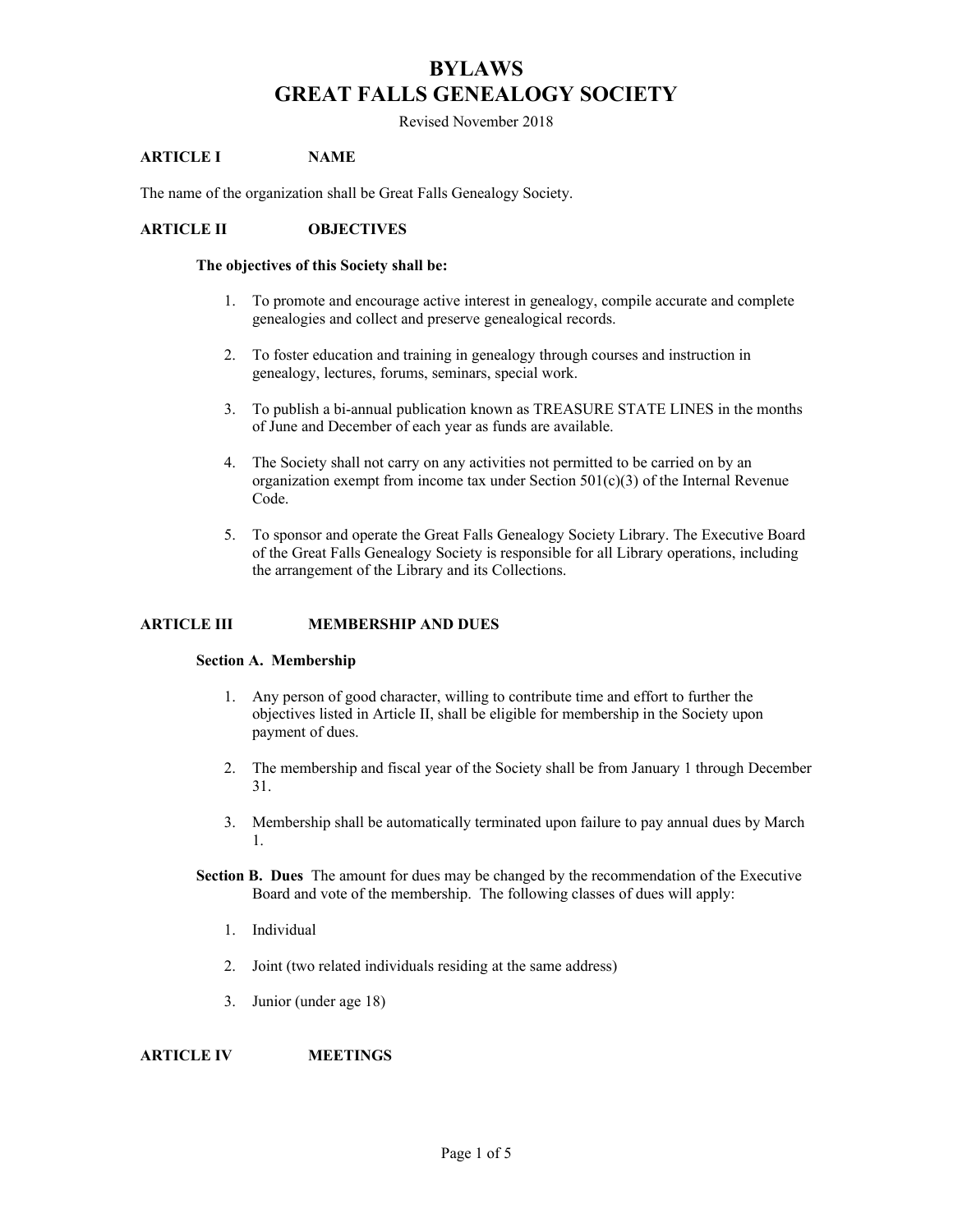- **Section A. Regular Meetings** The Great Falls Genealogy Society shall meet on the second Thursday of each month for approximately eight months of the year. The meeting place and date may be changed temporarily by the President.
- **Section B. Special Meetings** Special meetings of the Society may be called by the President, the Executive Board, or by written request of ten members. Members must be notified. No business other than that stated shall be conducted. A quorum must be present in order to transact business.
- **Section C. Annual Meeting** The regular meeting in November shall be known as the Annual Meeting.
- **Section D. Quorum** Provided the date and time of a meeting has been adequately publicized, the members present at the meeting shall constitute a quorum for conducting business.

#### **ARTICLE V OFFICERS**

- Section A. The officers of the Society shall be President, Vice President, Recording Secretary, Corresponding Secretary, Treasurer, and three Trustees.
- **Section B.** Term of Office The term of office shall be one year beginning January 1 and ending December 31 except for Trustees. Beginning with the election for 1990, one Trustee will be elected for a one-year term, one for a two-year term, and one for a three-year term. Thereafter, only one new three-year Trustee will be elected. No member shall hold more than one office at a time. They may be re-elected.
- Section C. Vacancy Any Vacancy in office may be filled for the unexpired term by appointment of the Executive Board.
- Section D. Records Each officer shall turn over to his successor, or the presiding President of the Society, all records and correspondence pertaining to his respective office within twenty (20) days after the termination of his incumbency or resignation.
- **Section E.** Past Presidents as non-voting members of the Board.

### **ARTICLE VI EXECUTIVE BOARD**

- **Section A.** The Executive Board shall consist of the elected officers. The President of the Society shall be the presiding officer.
- **Section B.** Unless otherwise ordered, regular meetings of the executive Board Shall be held the week prior to the general membership meeting. The President may call a special meeting to discuss a specific item of business.
- **Section C.** Provided the date and time of a meeting has been adequately publicized, the officers present shall constitute a quorum for conducting business.
- Section D. Any vacancy occurring on the Executive Board, with the exception of the President, may be filled until the next election of officers by a majority vote of the remaining members of the Executive Board, providing a quorum is present.

**Section E.** The Executive board shall:

- 1. Have supervision of the affairs of the Society between general membership meetings.
- 2. Make recommendation to the Society.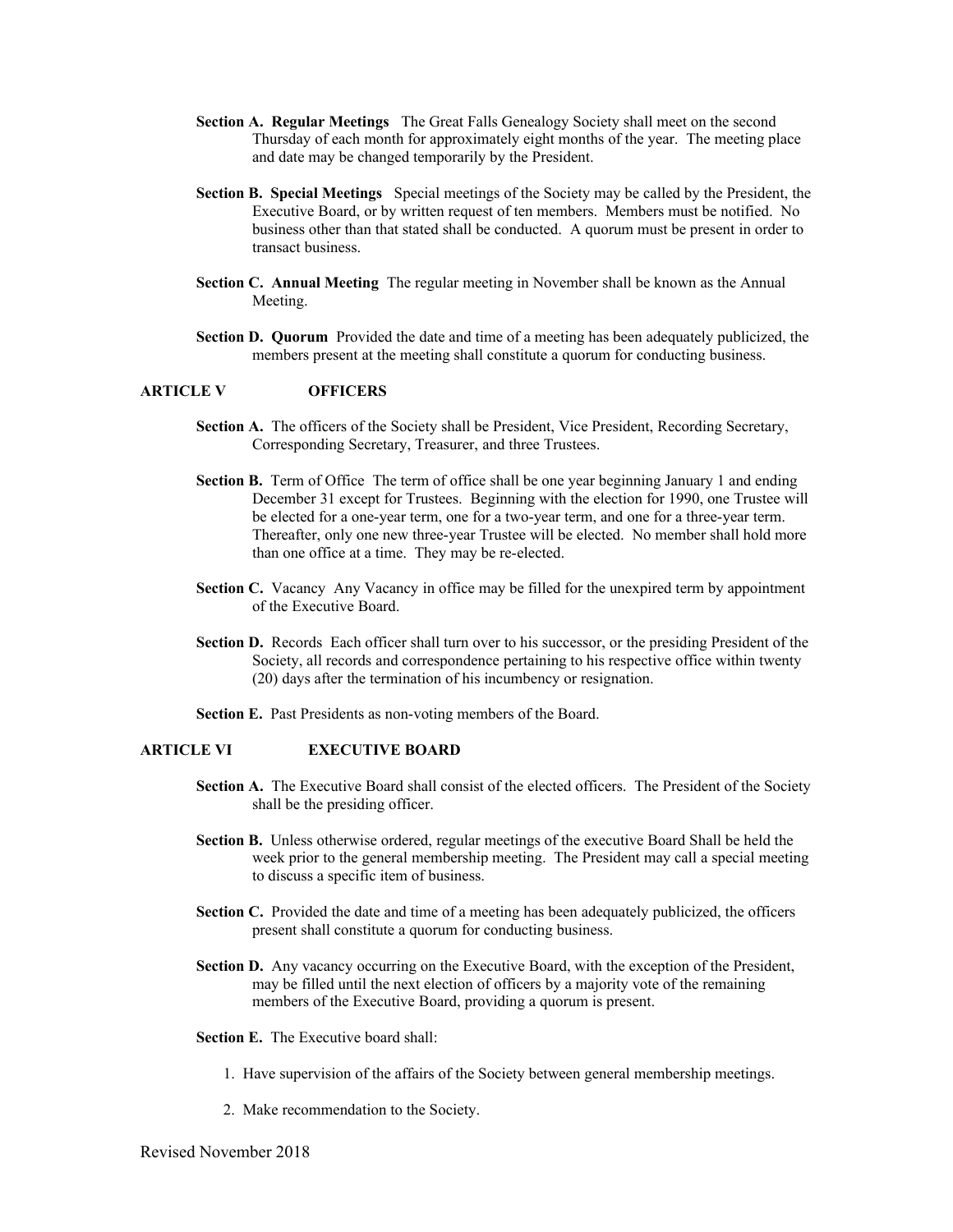- 3. Direct committees.
- 4. Be subject to the orders of the Society and none of its acts shall conflict with the action taken by the Society.

### **ARTICLE VII DUTIES OF OFFICER**

# **A. President**

- a. Preside at all meetings of the general membership and the Executive Board.
- b. Appoint all committees, naming the chairman, with the exception of the Nominating Committee. All appointments must have the approval of the Board.
- c. Sign, with the Recording Secretary, all contracts and documents authorized by the Society.
- d. Sign, with the Treasurer, checks for authorized disbursements or behalf of the Society.
- e. Be an ex-officio member of all committees except the Nominating Committee.

#### **B. Vice President**

- a. Assume the duties of the President in the absence of, or at the request of, the President.
- b. Assume the duties of the President for the remaining term of office in the event of a vacancy in the office of President.
- c. Be chairman of the Program Committee.

#### **C. Secretary**

- a. Keep minutes of the proceedings of the Society and the Executive Board
- b. Keep and have available a book (aka "How To Book) containing the Constitution, Bylaws, and Standing Rules of the Society.
- b. Maintain a current paper and electronic inventory of all legal documents, records, and equipment belonging to the Society.
- c. Sign, with the President, all necessary contracts and documents authorized by the Society.
- d. Co-sign checks in the absence of either the President or Treasurer.
- e. Be responsible for the management of the Society's correspondence including electronic communications.
- f. Officers and committee chairmen shall furnish original incoming and copies of all outgoing correspondence to the Secretary.

#### **E. Treasurer**

 a. The Treasurer is the authorized custodian of funds of the Society. The treasurer receives and disburses moneys as prescribed in the local Bylaws and Standing Rules or as authorized by action of the Society.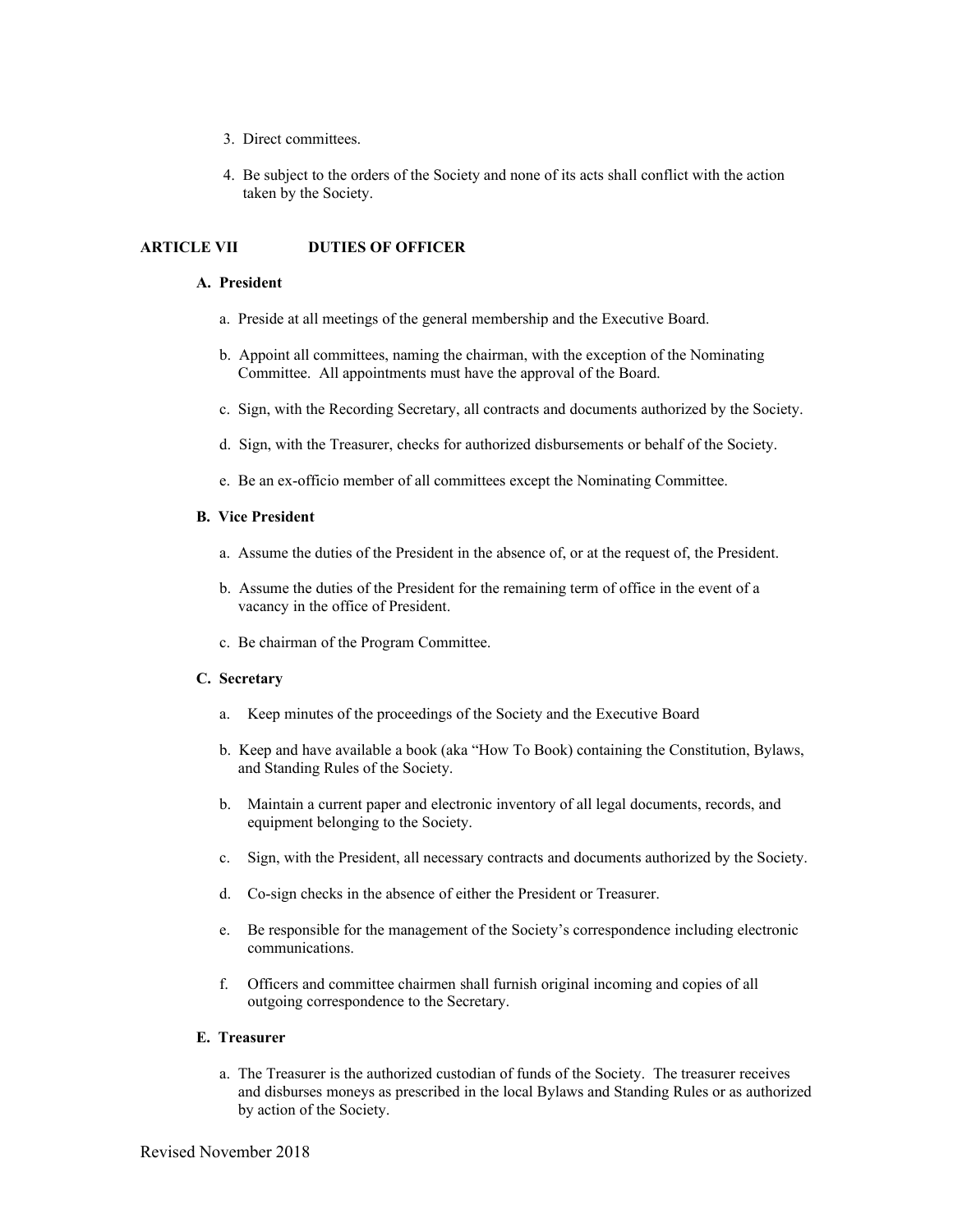- b. All funds received shall be deposited in a bank approved by the Executive Board in an account in the name of the Society.
- c. The Treasurer shall be Chairman of the Finance Committee, which is to be initiated as a Standing Committee. The Finance Committee will prepare a budget for the following fiscal year and submit it to the Society at its next Annual Meeting. Bills for amounts over \$100.00 will be presented to the membership for approval with the exception of routine business expenses (i.e. insurance, monthly phone/internet bill, Public Library parking passes, publication costs, etc.).
- d. All checks must be signed by of the three following officers: Treasurer, President or Secretary.
- e. Prepare and submit a monthly financial statement containing the income and disbursements of the month as well as a year-to-date figures. Copies should be made for all Executive Board members. The report should be signed by the Treasurer. A copy shall be available upon request.
- f. The Treasurer shall file with the Internal Revenue Service annually the forms necessary to maintain the Society's tax-exempt status.

# **F. Trustees**

- a. Serve as the Auditing Committee for the Society.
- b. Assist the President in other areas as needed.
- c. Will receive mail ballots and hold, unopened, until the Annual Meeting.

## **ARTICLE VIII NOMINATIONS AND ELECTIONS**

## **Section A. Nominations**

- 1. A Nominating committee will be appointed by the Executive Board by July 1.
- 2. The Committee shall present a list of at least one nominee for each office being vacated to the Executive Board and to the general membership in September.
- 3. The list of candidates shall be published in the September newsletter.
- 4. Write-in nominations may be made by the general membership, provided each nominee has given written consent to serve if elected. Write-in nominations, with written consent of nominees, may be mailed in, or brought to the October meeting.
- 5. If, after the October meeting, there is only one candidate for each position, then no ballots will be necessary and the list of nominees will be considered elected by acclamation at the November meeting. If any position requires an election, the Nominating Committee will create ballots to be distributed to members. Distribution will be the responsibility of the Mailing Committee. (November 2012)

#### **B. Elections**

Officers will be elected and installed at the Annual Meeting in November.

#### **C. Voting**